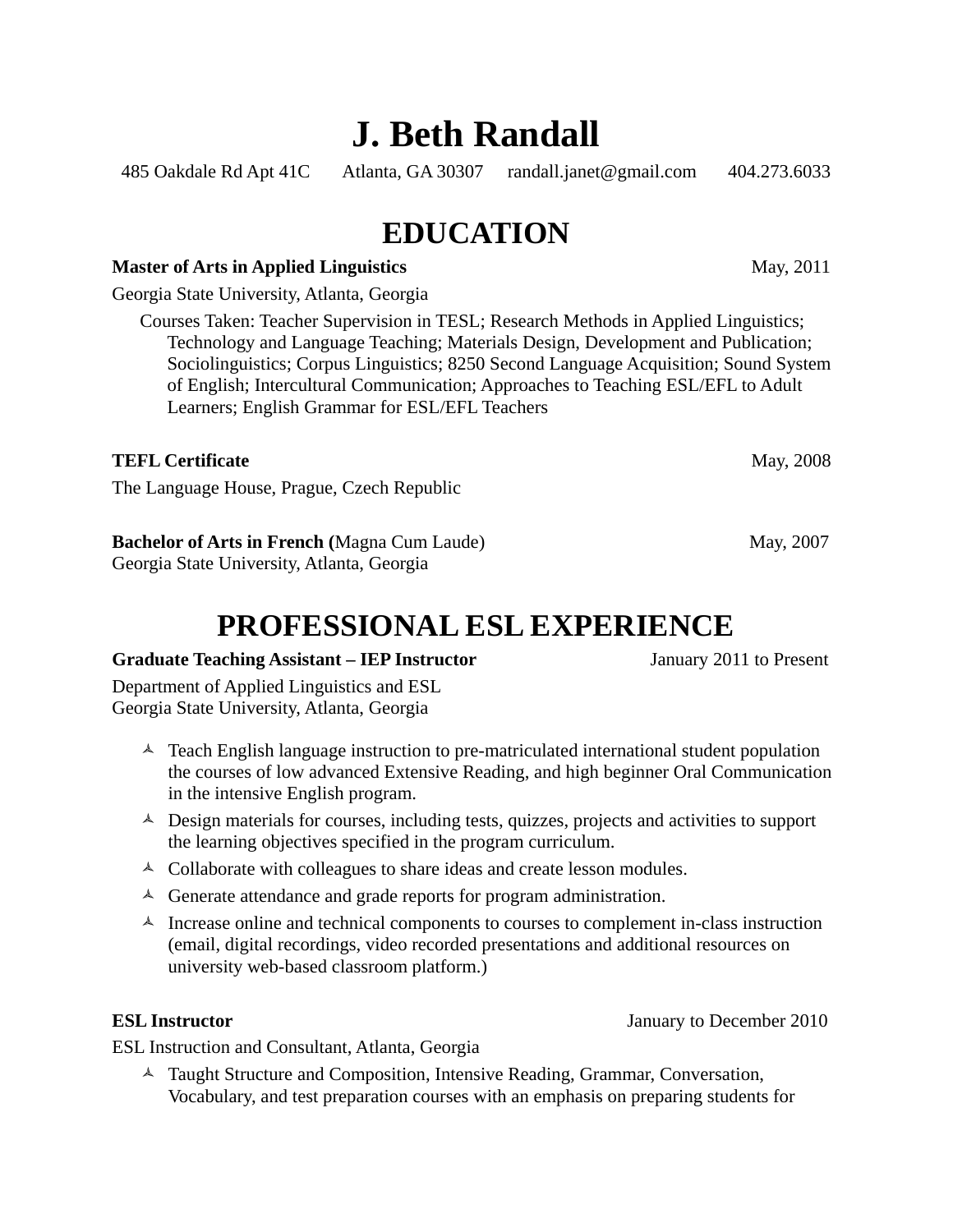higher education to students of all proficiency levels.

- $\triangle$  Designed and implemented program curriculum and syllabi.
- $\triangle$  Created assessment measures for in-class exams and quizzes.
- $\triangle$  Analyzed written assessments for level promotion.
- $\triangle$  Organized social activities for students to various local destinations and attractions.

#### **Graduate Laboratory Assistant – ESL Tutor Manufacture August 2009 to December 2010**

Department of Applied Linguistics and ESL, Georgia State University, Atlanta, Georgia

- $\uparrow$  Tutored students in the Intensive English Program, visiting scholars and non-native matriculated students.
- $\triangle$  Assessed individual student needs and developed one on one activities to help students improve in identified areas of opportunity.
- $\triangle$  Assisted students to develop self-editing strategies in academic writing.
- $\triangle$  Enhanced cultural knowledge by acting as a cultural informant for inquisitive students.

#### **Graduate Laboratory Assistant – Activities Coordinator • August to December 2010**

Department of Applied Linguistics and ESL,

Georgia State University, Atlanta, Georgia

- $\triangle$  Supported IEP faculty in student activities and enrichment activities
- A Produced and published weekly newsletter for Intensive English Program for students.
- $\triangle$  Facilitated weekly conversation group activities and games for multi-proficiency level groups of between ten and fifty.
- $\triangle$  Led extracurricular cultural excursions for students in the Intensive English Program.

### **INTERNATIONAL EXPERIENCE**

#### **English Language Assistant Conserverse Conserverse Conserverse Conserverse Conserverse Conserverse Conserverse Conserverse Conserverse Conserverse Conserverse Conserverse Conserverse Conserverse Conserverse Conserverse**

CIEP, Ernest Couteaux High School, St Amand Les Eaux, France

- $\triangle$  Taught conversational English lessons to supplement the French national curriculum.
- $\triangle$  Employed games, pictures, videos and songs to stimulate student involvement and add diversity to students' experience with English.
- $\triangle$  Contributed to a cultural exchange between students and teachers.
- $\triangle$  Facilitated dialogue between teachers to create multi-level, multi-class projects.
- $\triangle$  Created materials for the classroom and a resource database which are still in use by current assistants.

### **PRESENTATIONS**

 $\triangle$  Randall, Janet Beth. (September, 2010). Corpus as a second language writing tool.